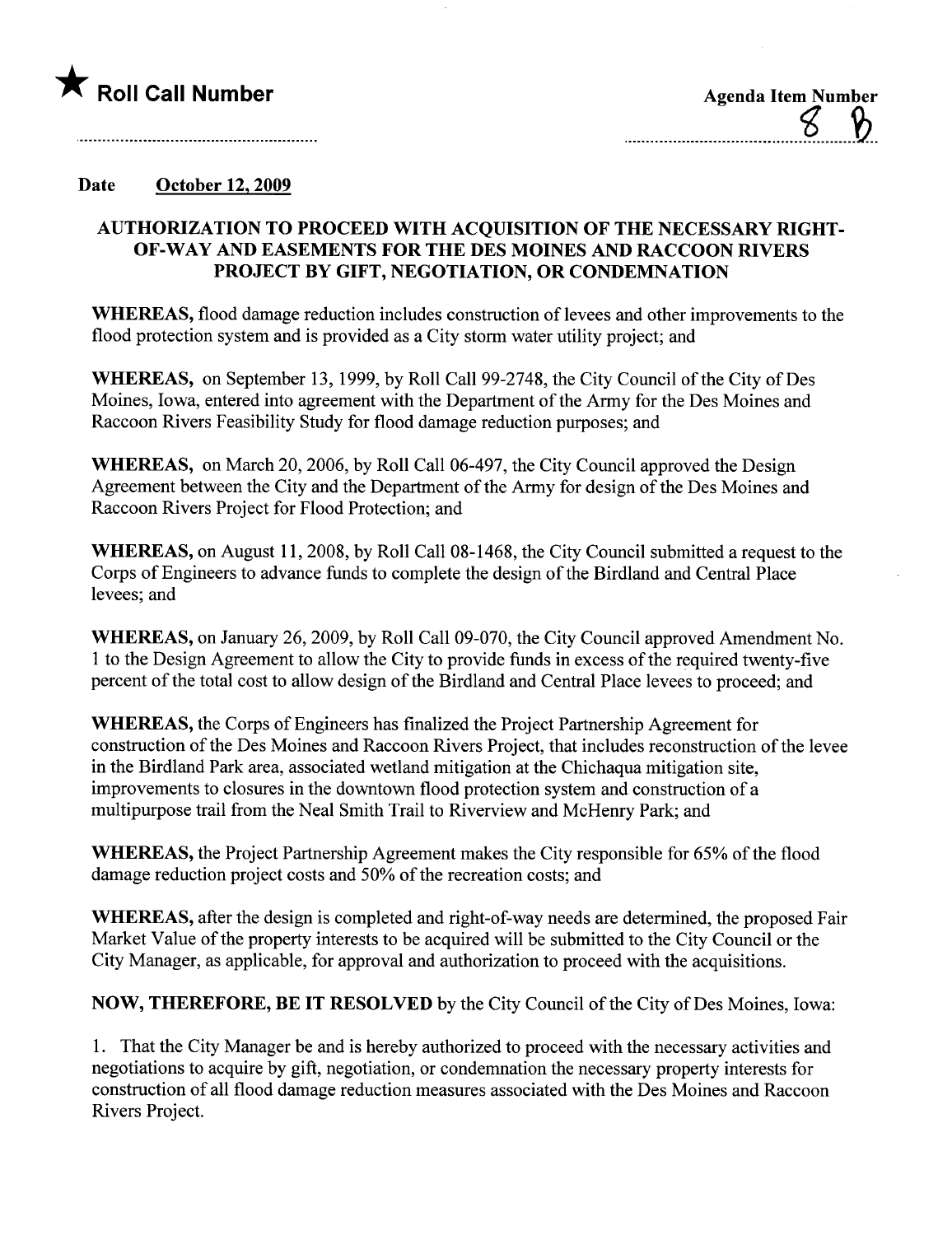

| <b>Agenda Item Number</b> |  |  |
|---------------------------|--|--|
|                           |  |  |

## Date October 12. 2009

2. That the property will be acquired in accordance with the guidelines of 49 CFR Part 24 of the Uniform Relocation and Real Property Acquisition Act, as revised, and that relocation assistance is hereby authorized.

3. That the Fair Market Value of these parcels will be approved in accordance with established City policy. If the property owners agree to convey the property to the city in an amount based on the established fair market value, including an approved administrative settlement, or if a condemnation award is based on the established fair market value or falls within an approved settlement amount, the Finance Director is authorized and directed to issue checks in the amounts necessary to carry out these transactions and to pay any unforeseen additional costs certified by the Legal Department and the Engineering Department; the Real Estate Division Manager is authorized and directed to complete these transactions in accordance with standard real estate practices and state law requirements.

4. That the Real Estate Division of the Engineering Department is directed to obtain the Legal Department's review and approval of all closing documents prior to closing.

5. That the City Clerk is hereby authorized and directed to endorse upon the Real Estate documents listed above the approval and acceptance of this Council, the Mayor is authorized and directed to sign all necessary real estate documents, and the City Clerk is further authorized and directed to deliver the aforementioned documents to the Real Estate Division Manager, who shall proceed to closing in accordance with standard real estate practices.

(Council Communication No. 09-  $720$ )

Moved by to adopt.

| <b>APPROVED AS TO FORM:</b>              |
|------------------------------------------|
|                                          |
| mnat<br>Frank                            |
| Glenna K. Frank, Assistant City Attorney |
|                                          |

| <b>COUNCIL ACTION</b> | <b>YEAS</b> | <b>NAYS</b> | <b>PASS</b> | <b>ABSENT</b>   | <b>CERTIFICATE</b>                                                                                                                                    |
|-----------------------|-------------|-------------|-------------|-----------------|-------------------------------------------------------------------------------------------------------------------------------------------------------|
| <b>COWNIE</b>         |             |             |             |                 |                                                                                                                                                       |
| <b>COLEMAN</b>        |             |             |             |                 | I, DIANE RAUH, City Clerk of said City hereby<br>certify that at a meeting of the City Council of<br>said City of Des Moines, held on the above date, |
| <b>HENSLEY</b>        |             |             |             |                 |                                                                                                                                                       |
| <b>KIERNAN</b>        |             |             |             |                 | among other proceedings the above was adopted.                                                                                                        |
| <b>MAHAFFEY</b>       |             |             |             |                 |                                                                                                                                                       |
| <b>MEYER</b>          |             |             |             |                 | IN WITNESS WHEREOF, I have hereunto set my                                                                                                            |
| <b>VLASSIS</b>        |             |             |             |                 | hand and affixed my seal the day and year first<br>above written.                                                                                     |
| <b>TOTAL</b>          |             |             |             |                 |                                                                                                                                                       |
| <b>MOTION CARRIED</b> |             |             |             | <b>APPROVED</b> |                                                                                                                                                       |
|                       |             |             |             | Mayor           | City (                                                                                                                                                |